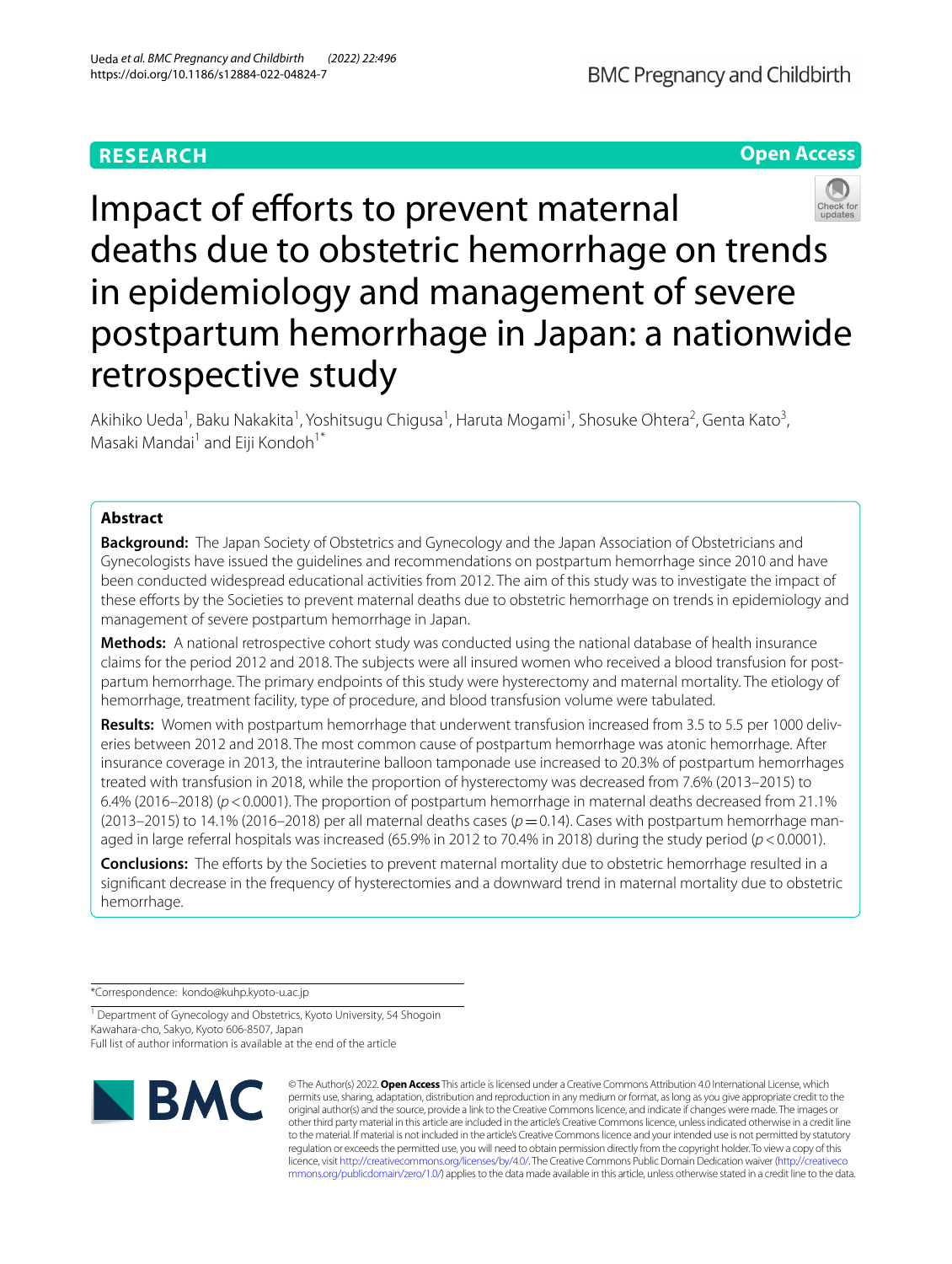**Keywords:** Arterial embolization, Atonic hemorrhage, Blood transfusion, Hysterectomy, Maternal mortality, Postpartum hemorrhage, Red blood cell, Fresh frozen plasma, Uterine balloon tamponade

## **Background**

Postpartum hemorrhage (PPH) is a leading cause of pregnancy-related mortality worldwide [[1\]](#page-8-0). Although PPH prevention and management improvements have reduced the rate of maternal mortality, the incidence of PPH increased in several developed countries during the 1990s and 2000s [[2–](#page-8-1)[4\]](#page-8-2).

In Japan, unlike other developed countries, PPH had long been the leading cause of maternal death, accounting for 30% of maternal deaths. This is probably due to Japan's health care system, in which birthplace is not fully centralized, with more than 2500 facilities managing approximately one million deliveries per year, and almost half of these deliveries are managed in small-scale obstetric facilities [\[5](#page-8-3)]. Obstetrical hemorrhage requires special care in cooperation with a higher-level facility or other departments. Therefore, the Japanese Clinical Practice Guide for Critical Obstetrical Hemorrhage was frst issued from Japan Society of Obstetrics and Gynecology (JSOG) in 2010 [[6\]](#page-8-4). Moreover, the Japan Association of Obstetricians and Gynecologists (JAOG) launched a registration system for maternal deaths and the Maternal Death Exploratory Committee in 2010. The committee conducts a causal analysis of each maternal death and publishes clinical and practical recommendations every year, with the aim of improving the quality of obstetric care. These clinical practice guides and recommendations include 1) blood transfusion of red blood cells (RBCs) and fresh frozen plasma (FFP) at a ratio of 1:1, 2) introduction of intrauterine balloon tamponade, 3) early decision to transfer severe PPH cases to large centers, and 4) early introduction of blood transfusion based on shock index [[7\]](#page-8-5). Moreover educational lectures and simulation programs by JSOG and JAOG have been widely conducted from 2012. However, the impact of these eforts on trends in epidemiology and management of severe PPH remain unclear.

The present study aimed to investigate the impact of the eforts by the Societies (JSOG and JAOG) to prevent maternal deaths due to obstetric hemorrhage on trends in epidemiology and management of severe PPH in Japan.

#### **Methods**

## **An overview of the study**

This study was a nationwide retrospective cohort study using the National Database of Health Insurance Claims and Specifc Health Checkups of Japan (NDB) for the period 2012 and 2018 to analyze the trend in epidemiology and management of severe PPH after the introduction of educational activities by JSOG and JAOG from 2012. The study period covered only after implementation of the Societies activities. This is because, although the NDB has been accumulated since 2008, it was not until 2012 that the penetration of electronic medical record systems reached more than 90% of all facilities  $[8]$  $[8]$ . The subjects were all insured women who received a blood transfusion for postpartum hemorrhage. The primary endpoints of this study were hysterectomy and maternal mortality. Details of NDB, patient identifcation, and statistical methods were described as follows.

## **National database of health insurance claims**

The NDB is the largest insured patient database in Japan, operated by the Ministry of Health, Labour and Welfare (MHLW) from 2008  $[9]$  $[9]$ . The NDB includes the following data of each patient: age, sex, primary and secondary diagnoses, procedures performed, medications and devices used, mortality, and hospital type and locations. Diagnoses and complications are recorded using the International Classifcation of Diseases Tenth Revision (ICD-10) codes and corresponding MHLW disease or procedure codes. Physicians in any facility are required to describe the diagnosis and procedures accurately, as these records are directly linked to reimbursement for health care costs, which ensures the reliability of the NDB. The database contains no laboratory data or findings on obstetric and imaging fndings, including the amount of bleeding or coagulation status. In the NDB data, hospitals are classifed into two categories based on participation in the diagnosis procedure combination (DPC), a prospective payment system to control health care costs. DPC facilities contain approximately 1200 large referral hospitals, including all 82 academic hospitals in Japan, whereas non-DPC facilities contain relatively small-scale hospitals such as private clinics.

## **Guidelines, recommendations, and educational activities by the Societies in Japan**

Until 2010, there were no uniform treatment protocols among facilities, and the PPH management was left to the physicians' discretion. As a result, some PPH cases could not be saved due to the delay in the initial treatment. Therefore, the guidelines and recommendations on PPH published by JSOG and JAOG in 2010 aimed to standardize the initial treatment of PPH by establishing objective criteria for the initiation of blood transfusion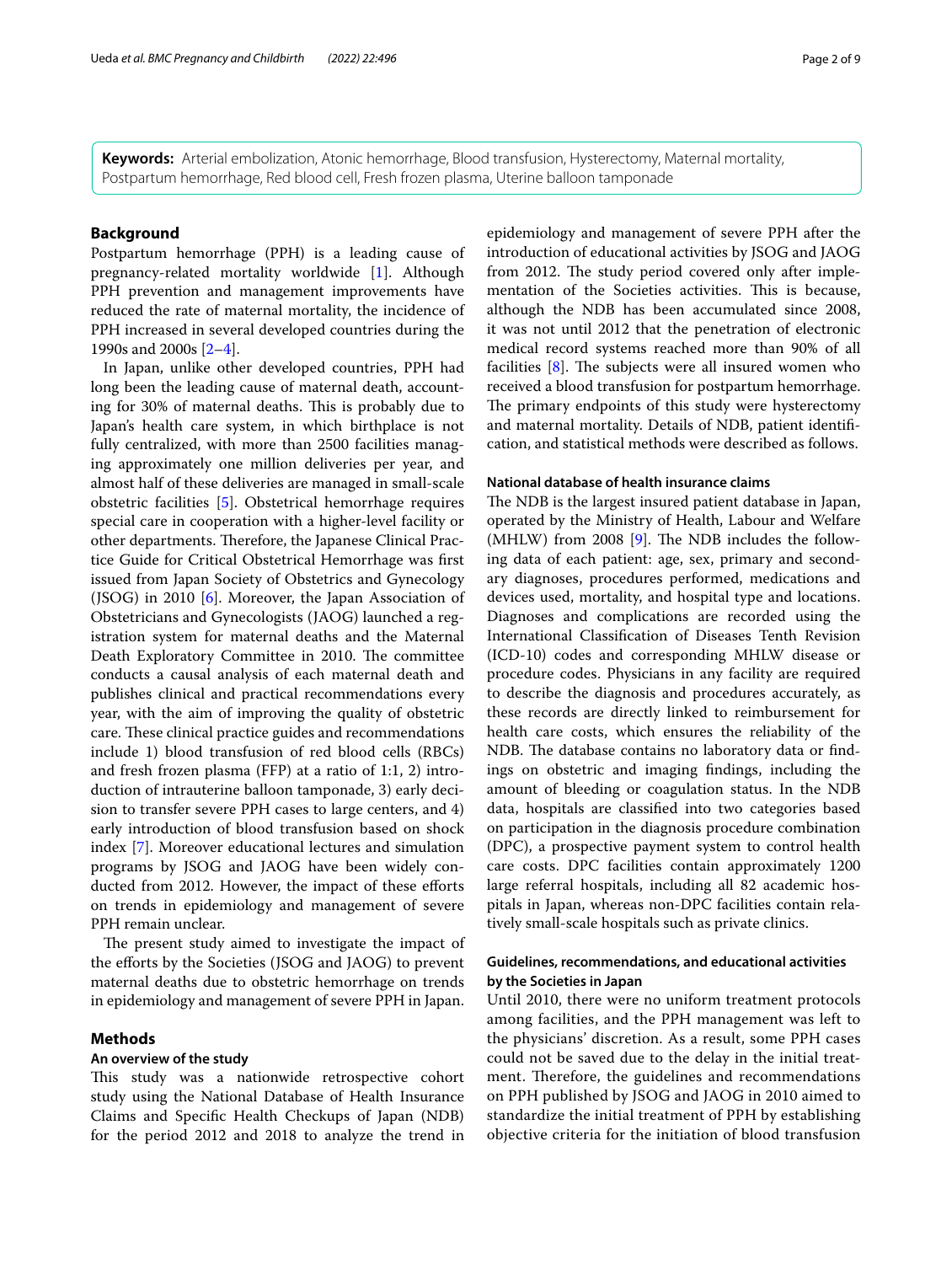and emergency transport based on vital signs and shock index (calculated by heart rate divided by systolic blood pressure)  $[6, 7]$  $[6, 7]$  $[6, 7]$  $[6, 7]$  $[6, 7]$ . The Maternal Death Exploratory Committee, which was established by JAOG, has been analyzing the causes of maternal deaths and making recommendations every year since 2010, with the aim of preventing maternal deaths. In order to implement these guidelines and recommendations in all facilities in Japan, the publication of the guidelines and recommendations on PPH have been distributed to all members of the Societies. In addition, the Societies have provided educational lectures repeatedly. Furthermore, the maternal emergency simulation program (Japan Maternal Emergency Life-saving course, J-MELS), which was established in 2015 by seven organizations including the Societies, offers a four-hour curriculum consisting of lectures and simulations that provide early perception and initial care of maternal emergencies, decision making for maternal transport, and basic lifesaving support procedures. J-MELS has been provided throughout Japan, and in 2018, more than 10,000 of approximately 40,000 obstetric caregivers participated the program [[7,](#page-8-5) [10\]](#page-8-8).

#### **Patient identifcation**

We identifed all women who were diagnosed with severe PPH between January 2012 and December 2018. Traditionally, PPH has been defined as  $\geq$  500 mL for vaginal delivery and  $\geq$  1000 mL or more for cesarean section, but in clinical practice, the 90th percentile of blood loss during delivery in the Japanese population is considered one of the indicators of PPH (e.g.,  $\geq$  800 mL for vaginal delivery and  $\geq$  1500 mL for cesarean section for a singleton pregnancy) [\[6\]](#page-8-4). On the other hand, there is no clear defnition of severe PPH. In the present study, severe PPH was defned as PPH that was treated with blood transfusion. To identify PPH, we collected PPH etiologies, including uterine atony, placenta previa, placental abruption, uterine rupture, uterine inversion, cervical laceration, vaginal hematoma, placenta accrete, retained placenta, amniotic fuid embolism, and multiple gestation (Table [S1](#page-7-0)). Those with uterine atony plus another PPH code were considered as non-atonic and were subjected to the PPH code. Placenta previa accrete were diagnosed when both placenta previa and placenta accrete were present. Placenta previa was defned as placenta previa without placenta accreta, and placenta accreta was defned as placenta accreta without placenta previa. In cases of placental abruption, intrauterine fetal deaths were identifed. We collected clinical characteristics including maternal age and mode of delivery (caesarean section and operative vaginal delivery).

## **Primary and secondary endpoints**

Primary endpoints were hysterectomy and in-hospital maternal mortality. Secondary endpoints were intrauterine balloon tamponade, arterial embolization, the volume of transfused RBCs, FFP, and platelets, and FFP/RBCs ratio. The mean volume of blood transfusion was calculated respectively in RBCs, FFP, and platelet transfusion cases. FFP/RBCs ratio was analyzed in cases with RBCs transfusion and included the cases without FFP transfusion. The claims were also analyzed separately for hospital types (DPC or non-DPC facilities) that provided blood transfusions for severe PPH.

#### **Statistical method**

All analyses were performed using software JMP® Pro 15.1.0 (SAS Institute Inc, Cary, NC, USA). Data were compiled by year and maternal age, and the incidence of PPH was calculated from the total number of deliveries obtained from the Vital Statistics Survey by MHLW [\[11](#page-8-9)]. The total number of maternal deaths was obtained from the registry data of the Japan Maternal Death Exploratory Committee [[12\]](#page-8-10), since the causes of all maternal deaths are too diverse to be collected from ICD10-based NDB. We present the categorical variables as numbers and percentages; comparisons were made by chi-square test. Continuous variables were shown as means and standard deviations or medians and interquartile ranges; comparisons were made by the Mann–Whitney U test. Due to the regulation of MHLW, we cannot disclose data less than ten, and the related rows that counted backwards to reveal the data, thus showing as "– " and "\*" in the results, respectively. The significance level was set at  $p < 0.05$ .

## **Results**

#### **Patient characteristics**

The prevalence and clinical characteristics of patients with severe PPH are shown in Table [1.](#page-3-0) During the study period, the number of PPH patients who underwent a blood transfusion per year signifcantly increased from 3668 (3.54 per 1000 deliveries) in 2012 to 5049 (5.50 per 1000 deliveries) in 2018 (Chi-square test, *p*<0.0001). The mean age increased from  $32.9 \pm 5.3$  years in 2012 to  $33.6 \pm 5.4$  years in 2018 (Mann–Whitney U test, *p*<0.0001). Approximately 60% of cases of severe PPH occurred in women aged 30–39 years. The age-adjusted severe PPH incidence per 1000 deliveries showed an increasing trend per year in all age groups. The frequency was the lowest in the 20–24 years of age group (2.96 per 1000 deliveries in 2018), and the incidence increased with increasing age in the 25 years and older age group (25–29 years: 3.80; 30–34 years: 4.82; 35–39 years: 7.63; 40–44 years: 12.25; 45 years or more: 27.73 per 1000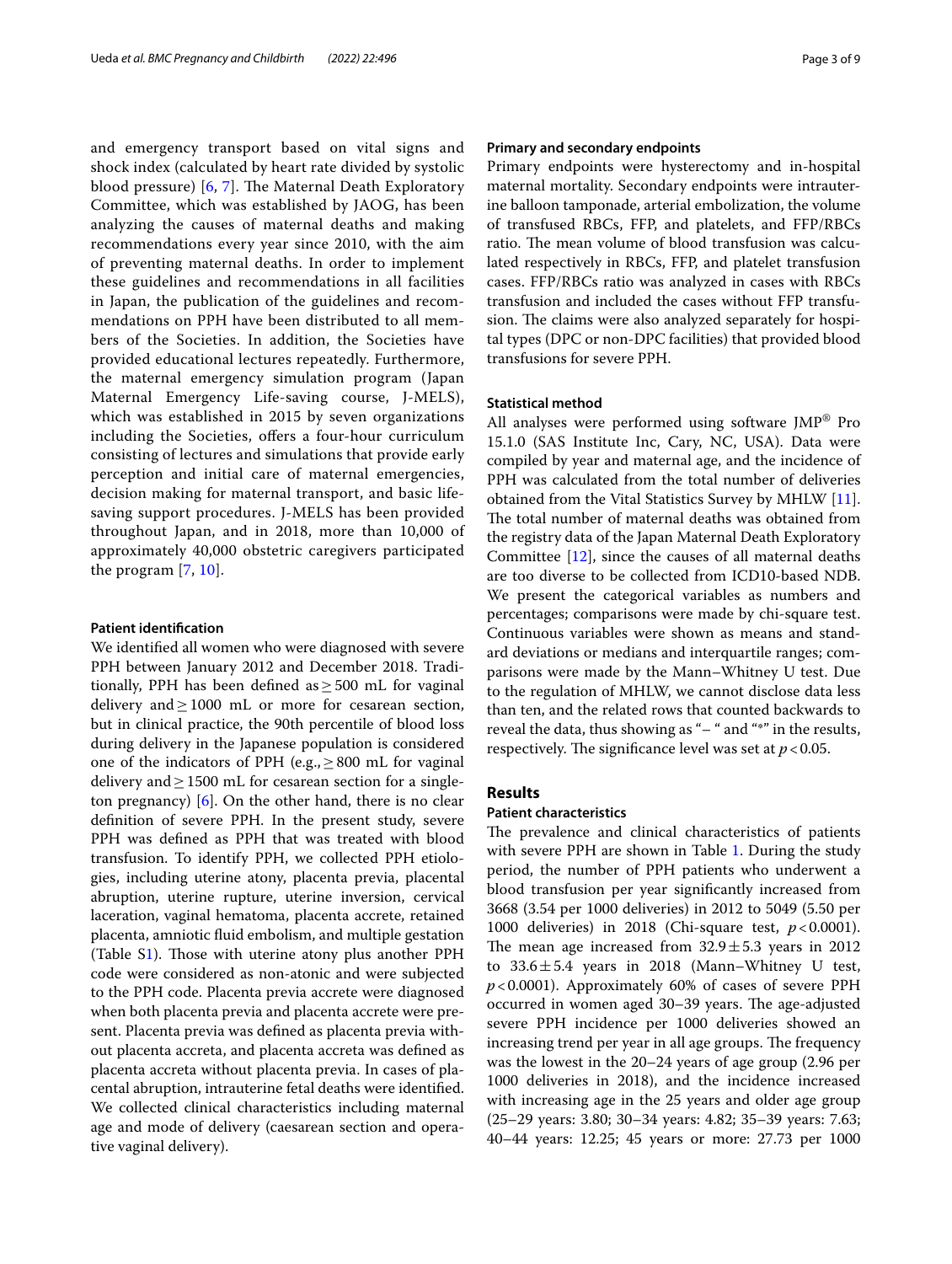## <span id="page-3-0"></span>**Table 1** Prevalence and clinical characteristics of patients with severe PPH

|                                                           | 2012           | 2013           | 2014           | 2015           | 2016           | 2017                    | 2018           | Comparison<br>between 2012 and<br>2018 <sup>a</sup> |
|-----------------------------------------------------------|----------------|----------------|----------------|----------------|----------------|-------------------------|----------------|-----------------------------------------------------|
| Total number of deliveries, n                             | 1,037,231      | 1,029,816      | 1,003,539      | 1,005,677      | 976,978        | 946,065                 | 918,397        |                                                     |
| Patients with severe PPH, n (rate per<br>1000 deliveries) | 3668 (3.54)    | 4021 (3.90)    | 4182 (4.17)    | 4513 (4.49)    | 4767 (4.88)    | 5061 (5.35)             | 5049 (5.50)    | < .0001                                             |
| Age, n (rate per 1000 deliveries)                         | $32.9 \pm 5.3$ | $33.0 \pm 5.3$ | $33.3 \pm 5.3$ | $33.4 \pm 5.4$ | $33.5 \pm 5.3$ | $33.3 \pm 5.3$          | $33.6 \pm 5.4$ | $< .0001$ <sup>b</sup>                              |
| $\leq$ 19                                                 | 30(2.35)       | 31 (2.39)      | 33 (2.54)      | 35 (2.93)      | 33 (2.97)      | 32 (3.23)               | 34 (3.87)      | .3232                                               |
| $20 - 24$                                                 | 203 (2.12)     | 219 (2.40)     | 190 (2.19)     | 242 (2.87)     | 220 (2.68)     | 254 (3.20)              | 228 (2.96)     | .0135                                               |
| $25 - 29$                                                 | 712 (2.43)     | 744 (2.63)     | 762 (2.84)     | 760 (2.90)     | 823 (3.28)     | 880 (3.65)              | 888 (3.80)     | < .0001                                             |
| $30 - 34$                                                 | 1217(3.31)     | 1322 (3.62)    | 1354 (3.77)    | 1452 (3.98)    | 1528 (4.31)    | 1697 (4.91)             | 1614 (4.82)    | < .0001                                             |
| $35 - 39$                                                 | 1150(5.10)     | 1289 (5.61)    | 1369 (6.06)    | 1438 (6.30)    | 1544 (6.91)    | 1603 (7.39)             | 1611 (7.63)    | < .0001                                             |
| $40 - 44$                                                 | 325 (7.73)     | 395 (8.49)     | 437 (8.81)     | 550 (10.46)    | 598 (11.18)    | 568 (10.90)             | 628 (12.25)    | < .0001                                             |
| 45 <                                                      | 31 (32.29)     | 21 (18.82)     | 37 (29.09)     | 36 (27.52)     | 21 (14.99)     | 27 (17.86)              | 46 (27.73)     | .0247                                               |
| Mode of delivery, n (% of patients with severe PPH)       |                |                |                |                |                |                         |                |                                                     |
| Cesarean delivery                                         | 1467 (40.0)    | 1541 (38.3)    | 1652 (39.5)    | 1698 (37.6)    |                | 1769 (37.1) 1742 (34.4) | 1820 (36.0)    | .0002                                               |
| Operative vaginal delivery                                | 303(8.3)       | 393 (9.8)      | 381 (9.1)      | 466 (10.3)     | 516 (10.8)     | 563 (11.1)              | 587 (11.6)     | < .0001                                             |
| Etiology of PPH, n (rate per 1000 deliveries)             |                |                |                |                |                |                         |                |                                                     |
| Uterine atony                                             | 1347 (1.30)    | 1634 (1.59)    | 1652 (1.65)    | 1817 (1.81)    | 1973 (2.02)    | 2157 (2.28)             | 2257 (2.46)    | < .0001                                             |
| Placenta previa                                           | 467 (0.45)     | 440 (0.43)     | 462 (0.46)     | 471 (0.47)     | 513 (0.53)     | 512 (0.54)              | 528 (0.57)     | .0001                                               |
| Placenta accreta                                          | 466 (0.45)     | 559 (0.54)     | 585 (0.58)     | 650 (0.65)     | 696 (0.71)     | 780 (0.82)              | 830 (0.90)     | < .0001                                             |
| Placenta previa accreta                                   | 97 (0.09)      | 105(0.10)      | 91 (0.09)      | 110(0.11)      | 103(0.11)      | 99 (0.10)               | 91(0.10)       | .6919                                               |
| Retained placenta                                         | 58 (0.06)      | 75 (0.07)      | 103(0.1)       | 130(0.13)      | 122(0.12)      | 134(0.14)               | 151 (0.16)     | < .0001                                             |
| Placental abruption                                       | 635 (0.61)     | 613 (0.60)     | 666 (0.66)     | 675 (0.67)     | 622 (0.64)     | 598 (0.63)              | 528 (0.57)     | .2857                                               |
| Cases with IUFD                                           | 162(0.16)      | 178 (0.17)     | 150(0.15)      | 138 (0.14)     | 132(0.14)      | 128 (0.14)              | 96(0.10)       | .0017                                               |
| Uterine rupture                                           | 85 (0.08)      | 86 (0.08)      | 100(0.10)      | 98 (0.10)      | 83 (0.08)      | 97(0.10)                | 84 (0.09)      | .4750                                               |
| Uterine inversion                                         | 132 (0.13)     | 102(0.10)      | 120(0.12)      | 99 (0.10)      | 98 (0.10)      | 138 (0.15)              | 101(0.11)      | .2690                                               |
| Cervical laceration                                       | 68 (0.07)      | 54 (0.05)      | 59 (0.06)      | 72 (0.07)      | 94 (0.10)      | 101(0.11)               | 72 (0.08)      | .2896                                               |
| Vaginal hematoma                                          | 253 (0.24)     | 284 (0.28)     | 293 (0.29)     | 305 (0.30)     | 342 (0.35)     | 365 (0.39)              | 324 (0.35)     | < .0001                                             |
| Cervical laceration with vaginal<br>hematoma              | 125(0.12)      | 153(0.15)      | 139 (0.14)     | 178 (0.18)     | 184 (0.19)     | 205 (0.22)              | 194 (0.21)     | < .0001                                             |
| Amniotic fluid embolism                                   | 38 (0.04)      | 37 (0.04)      | 44 (0.04)      | 52 (0.05)      | 52 (0.05)      | 57 (0.06)               | 42 (0.05)      | .3209                                               |
| Multiple gestation                                        | 141(0.14)      | 175 (0.17)     | 173 (0.17)     | 178 (0.18)     | 218 (0.22)     | 228 (0.24)              | 252 (0.27)     | < .0001                                             |

*IUFD* Intrauterine fetal death, *PPH P*ostpartum hemorrhage

 $^{\rm a}$  Comparisons of categorical variables were made by chi-square test; comparisons of continuous variables were made by the Mann–Whitney U test $^{\rm t}$ 

deliveries in 2018, respectively). Cesarean deliveries and operative vaginal deliveries accounted for about 40% and 10% of the cases, respectively.

The most common cause of severe PPH was atonic hemorrhage, followed by placenta accreta, placental abruption, and placenta previa in 2018. During 2012 and 2018, incidence of uterine atony (1.30 to 2.46 per 1000 deliveries), placenta previa (0.45 to 0.57 per 1000 deliveries), placenta accreta (0.45 to 0.90 per 1000 deliveries), cervical laceration and/or vaginal hematoma (0.43 to 0.64 per 1000 deliveries), and multiple gestation (0.14 to 0.27 per 1000 deliveries) were all signifcantly increased (Chi-square test,  $p \le 0.0001$ ; Table [1\)](#page-3-0), with no change in the incidence of placental abruption, uterine rupture, and uterine inversion. Table S[2](#page-7-0) describes the etiologies of severe PPH by maternal age. Interestingly, age-adjusted incidence per 1000 deliveries of uterine atony, placenta previa, placenta accreta, and placental abruption were the lowest in the 20–24 years of age, and the incidence increased with increasing age in the 25 years and older age group. In addition, age-adjusted incidence per 1000 deliveries of uterine rupture or inversion, cervical laceration, vaginal hematoma, and amniotic fuid embolism also increased with increasing age.

## **Transfusion volume and hemostatic procedures**

Table [2](#page-4-0) describes transfusion volumes and hemostatic procedures for patients with severe PPH. During the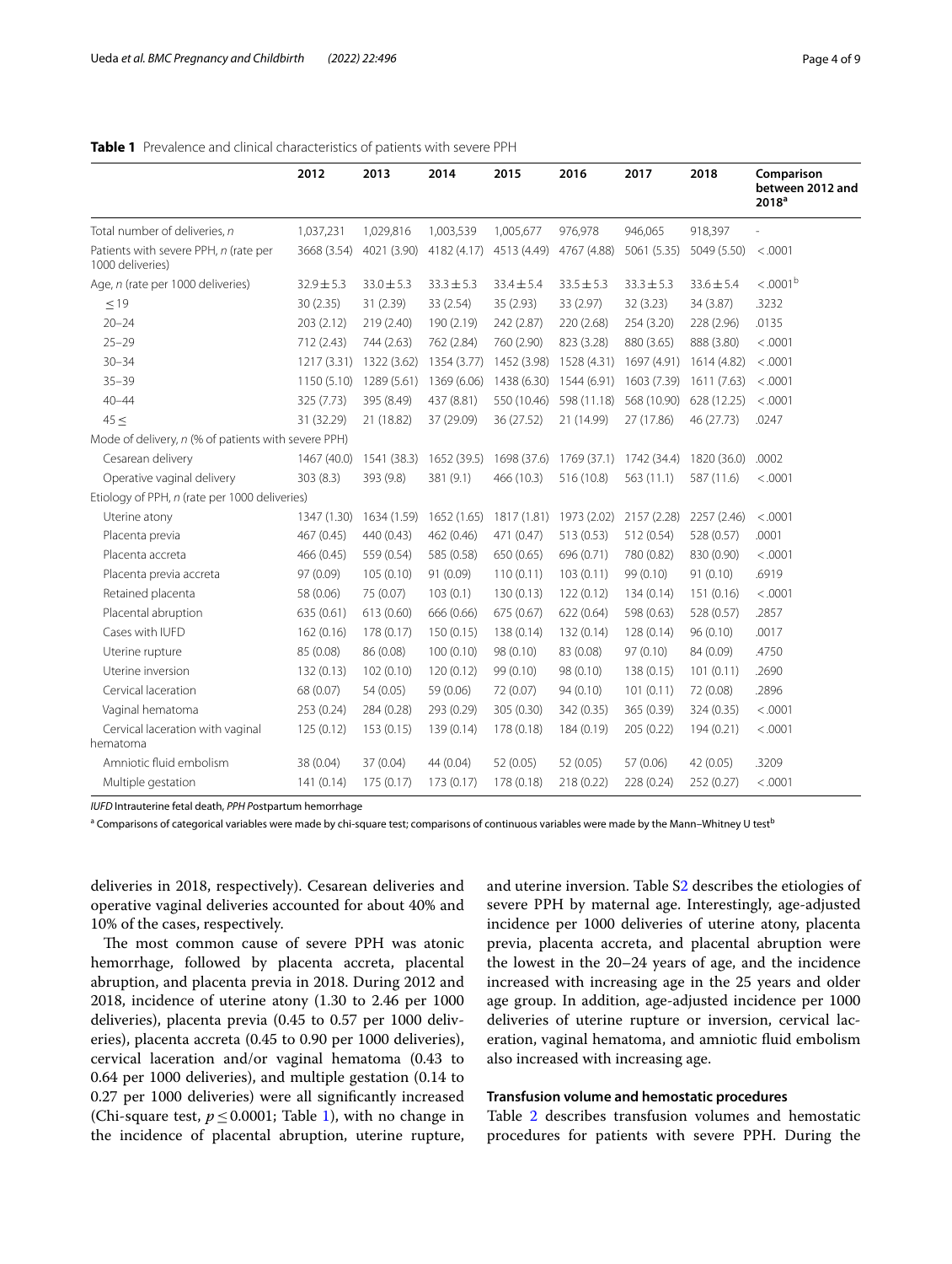<span id="page-4-0"></span>

|                                                          | 2012            | 2013            | 2014            | 2015            | 2016            | 2017            | 2018            |
|----------------------------------------------------------|-----------------|-----------------|-----------------|-----------------|-----------------|-----------------|-----------------|
| Patients with severe PPH, n                              | 3668            | 4021            | 4182            | 4513            | 4767            | 5061            | 5049            |
| The transfusion volume, unit                             |                 |                 |                 |                 |                 |                 |                 |
| Red blood cells, mean $\pm$ SD <sup>a</sup>              | $8.0 \pm 7.7$   | $8.2 \pm 7.5$   | $8.1 \pm 8.1$   | $8.3 \pm 7.9$   | $7.8 \pm 6.9$   | $7.5 \pm 6.8$   | $7.2 \pm 6.3$   |
| Red blood cells, n (% of patients with severe PPH)       |                 |                 |                 |                 |                 |                 |                 |
| $\mathbf{0}$                                             | 176(4.8)        | 195 (4.8)       | 230(5.5)        | 269(6.0)        | 279(5.9)        | 282(5.6)        | 315(6.2)        |
| $1 - 9$                                                  | 2609 (71.1)     | 2757 (68.6)     | 2942 (70.3)     | 3060 (67.8)     | 3317 (69.6)     | 3646 (72.0)     | 3699 (73.3)     |
| $\geq 10$                                                | 883 (24.1)      | 1069 (26.6)     | 1010 (24.2)     | 1184 (26.2)     | 1171(24.6)      | 1133 (22.4)     | 1035 (20.5)     |
| Fresh frozen plasma, mean $\pm$ SD <sup>b</sup>          | $9.5 \pm 10.1$  | $9.7 \pm 10.0$  | $9.9 \pm 10.9$  | $10.3 \pm 10.7$ | $9.6 \pm 9.9$   | $9.3 \pm 9.7$   | $8.7 \pm 8.6$   |
| Fresh frozen plasma, n (% of patients with severe PPH)   |                 |                 |                 |                 |                 |                 |                 |
| $\Omega$                                                 | 1358 (37.0)     | 1352 (33.6)     | 1257(30.1)      | 1294 (28.7)     | 1343 (28.2)     | 1453 (28.7)     | 1491 (29.5)     |
| $1 - 9$                                                  | 1566 (42.7)     | 1733 (43.1)     | 1904 (45.5)     | 2044 (45.3)     | 2285 (47.9)     | 2427 (48.0)     | 2506 (49.6)     |
| $\geq 10$                                                | 744 (20.3)      | 936 (23.3)      | 1021 (24.4)     | 1175 (26.0)     | 1139 (23.9)     | 1181(23.3)      | 1052 (20.8)     |
| Platelet, mean $\pm$ SD <sup>c</sup>                     | $22.5 \pm 16.7$ | $21.9 \pm 15.4$ | $22.6 \pm 17.7$ | $22.5 \pm 16.1$ | $21.6 \pm 16.8$ | $22.0 \pm 16.2$ | $21.6 \pm 16.5$ |
| Platelet, n (% of patients with severe PPH)              |                 |                 |                 |                 |                 |                 |                 |
| $\Omega$                                                 | 3150 (85.9)     | 3452 (85.8)     | 3620 (86.6)     | 3870 (85.8)     | 4173 (87.5)     | 4473 (88.4)     | 4493 (89.0)     |
| $1 - 10$                                                 | 171(4.7)        | 193 (4.8)       | 180(4.3)        | 208(4.6)        | 193 (4.0)       | 212(4.2)        | 185(3.7)        |
| >10                                                      | 347 (9.5)       | 376 (9.4)       | 382(9.1)        | 435 (9.6)       | 401 (8.4)       | 376 (7.4)       | 371 (7.3)       |
| Hemostatic procedures, n (% of patients with severe PPH) |                 |                 |                 |                 |                 |                 |                 |
| Intrauterine balloon tamponade <sup>d</sup>              |                 | 98(2.4)         | 331 (7.9)       | 604 (13.4)      | 717 (15.0)      | 875 (17.3)      | 1025 (20.3)     |
| Arterial embolization                                    | 174(4.7)        | 255(6.3)        | 300(7.2)        | 319(7.1)        | 324(6.8)        | 294 (5.8)       | 291 (5.8)       |
| Hysterectomy                                             | 320 (8.7)       | 347 (8.6)       | 291 (7.0)       | 331 (7.3)       | 323(6.8)        | 311(6.1)        | 313(6.2)        |
|                                                          |                 |                 |                 |                 |                 |                 |                 |

*PPH* Postpartum hemorrhage, *SD* Standard deviation

<sup>a</sup> Mean amount of transfused red blood cells in patients that performed transfusion

<sup>b</sup> Mean amount of transfused fresh frozen plasma in patients that performed transfusion

<sup>c</sup> Mean amount of transfused platelet in patients that performed transfusion

<sup>d</sup> Intrauterine balloon tamponade for abdominal hemorrhage were covered by insurance and thus counted since 2013

study period, the frequency of transfusion with FFP (from 63.0% to 70.5% of severe PPH, Chi-square test, *p*<0.0001) were signifcantly increased, while RBCs (from 95.2% to 93.8% of severe PPH, Chi-square test,  $p = 0.0040$ ) and platelet (from 14.1% to 11.0% of severe PPH, Chi-square test, *p*<0.0001) were signifcantly decreased. Massive blood transfusion, which is defned as the transfusion of≥10 RBCs units, was performed in 24.1% of all severe PPH cases in 2012, which decreased to 20.5% in 2018, though the incidence increased from 0.85 (883 cases among 1,037,231 deliveries) in 2012 to 1.13 (1035 cases among 918,397 deliveries) per 1000 deliveries in 2018 (Chi-square test, *p*<0.0001). Intrauterine balloon tamponade for atonic hemorrhage was covered by insurance from 2013. After introducing intrauterine balloon tamponade, the number of intrauterine balloon tamponade use increased to 1025 cases (20.3% of severe PPH) in 2018. The mean volume of transfused RBCs (from  $8.2 \pm 7.5$  to  $7.2 \pm 6.3$  units, Mann–Whitney U test,  $p < 0.0001$ ) and FFP (from  $9.7 \pm 10.0$  to  $8.7 \pm 8.6$ ) units, Mann–Whitney U test,  $p < 0.0001$ ) were all signifcantly decreased during 2013 to 2018, while arterial

embolization did not quite reach statistical signifcance (from  $6.3\%$  to  $5.8\%$  of severe PPH). The FFP/RBCs ratio per case increased signifcantly from 0.68 in 2012 to 0.80 in 20[1](#page-5-0)8 (Mann–Whitney U test,  $p < 0.0001$ ; Fig. 1). The etiologies of severe PPH cases that underwent hemostatic procedures between 2013 and 2018 are described in Table [S3](#page-7-0). Intrauterine balloon tamponade was mainly performed in the cases with uterine atony (8.9% of severe PPH in 2017 and 2018) and placenta previa (3.3% of severe PPH). Arterial embolization was performed for uterine atony (2.3% of severe PPH) and placenta accreta (1.4% of severe PPH).

## **Hysterectomy and maternal mortality of patients with severe PPH**

Table [3](#page-5-1) shows the hysterectomy and maternal mortality of patients with severe PPH. The proportion of hysterectomy was signifcantly decreased from 7.6% of severe PPH between 2013 and 2015 to 6.4% of severe PPH between 2016 and 2018 (Chi-square test,  $p < 0.0001$ ). The main causes of hysterectomy were placenta accreta (1.9% of severe PPH) and uterine atony (1.3% of severe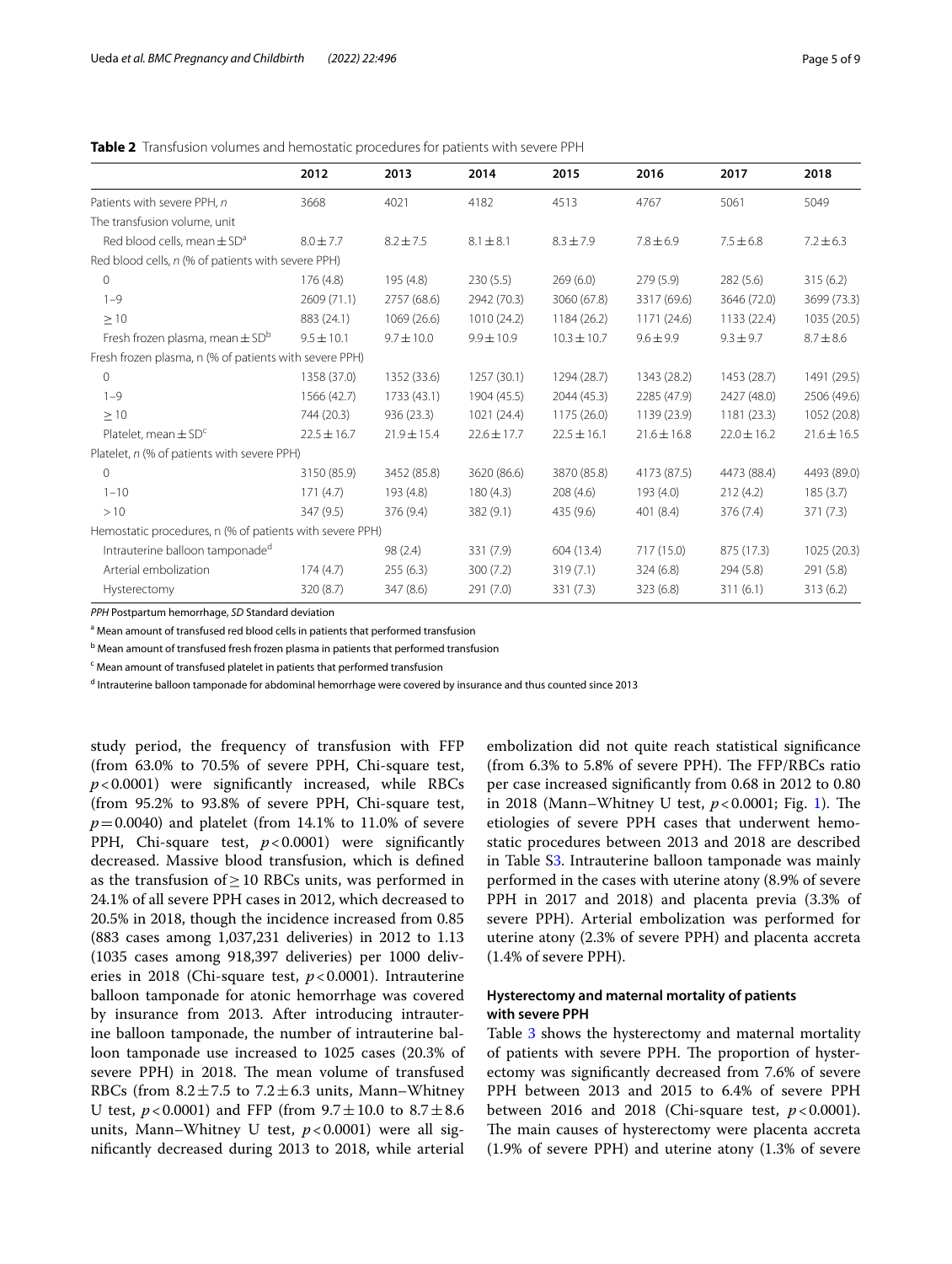

<span id="page-5-1"></span><span id="page-5-0"></span>**Table 3** Hysterectomy and maternal mortality of patients with severe postpartum hemorrhage

|                                                 | 2013-2015 | 2016-2018 | p value <sup>b</sup>     |
|-------------------------------------------------|-----------|-----------|--------------------------|
| Patient with severe PPH, n                      | 12,716    | 14,877    |                          |
| Total maternal deaths <sup>a</sup> , n          | 133       | 128       | $\overline{\phantom{a}}$ |
| Hysterectomy, n (% of patients with severe PPH) | 969(7.6)  | 947(6.4)  | < .0001                  |
| Maternal mortality due to severe PPH, n         | 28        | 18        | $\sim$                   |
| Case, per 100,000 deliveries                    | 0.92      | 0.63      | $\overline{\phantom{a}}$ |
| Case, % of total maternal deaths <sup>a</sup>   | 21.1      | 14.1      | .1384                    |
| Case in non-DPC facilities, n                   | 27        | 16        | $\overline{\phantom{a}}$ |

*PPH* Postpartum hemorrhage

<sup>a</sup> The total number of maternal deaths was obtained from the registry data of the Japan Maternal Death Exploratory Committee [\[10\]](#page-8-8)

<sup>b</sup> Comparisons were made by chi-square test

PPH). Among hysterectomy cases, uterine atony decreased from 2.0% of severe PPH (2013–2014) to 1.3% (2017–2018) (Chi-square test, *p*=0.0001; Table S[3\)](#page-7-0). The proportion of maternal mortality due to severe PPH was decreased from 21.1% of maternal deaths (0.92 per 100,000 births) between 2013 and 2015 to 14.1% of maternal deaths (0.63 per 100,000 births) between 2016 and 2018, although the analysis did not quite reach statistical significance (Chi-square test,  $p=0.14$ ). It was noteworthy that approximately 90% of maternal deaths occurred in non-DPC facilities.

## **Type of obstetric facilities that provided blood transfusion for PPH**

The type and location of the treatment facilities are described in Fig. [2.](#page-6-0) Approximately 70% of PPH cases were treated in DPC facilities, while 30% of those were treated in non-DPC facilities or the cases of treated both in non-DPC and DPC facilities. The proportion of PPH cases managed in DPC facilities was significantly increased from 2012 to 2018 (65.9% to 70.4% of severe

PPH, Chi-square test,  $p < 0.0001$ ), whereas it decreased signifcantly in non-DPC facilities (30.8% to 26.3% of severe PPH, Chi-square test,  $p < 0.0001$ ).

The etiologies of severe PPH cases that underwent hemostatic procedures are described in Table [S4](#page-7-0). In DPC facilities, frequency of uterine atony, placenta accreta, and multiple gestation were signifcantly increased from 2012 to 2018 (29.4% to 38.7%, 12.9% to 17.9%, and 4.2% to 6.0% of severe PPH managed in DPC facilities, respectively,  $p < 0.005$ ), whereas that of placental abruption was decreased (22.8% to 12.3% of severe PPH managed in DPC facilities, Chi-square test, *p*<0.0001). In non-DPC facilities, more than half of severe PPH cases were uterine atony. The frequency of uterine atony was significantly increased from 2012 to 2018 (51.9% to 60.2% of severe PPH managed in non-DPC facilities, Chi-square test, *p*<0.0001), whereas that of placenta previa was decreased signifcantly (12.3% to 7.1% of severe PPH managed in non-DPC facilities, Chi-square test,  $p < 0.0001$ ).

The frequency of blood transfusion and hemostatic treatments by the type of obstetric facility is shown in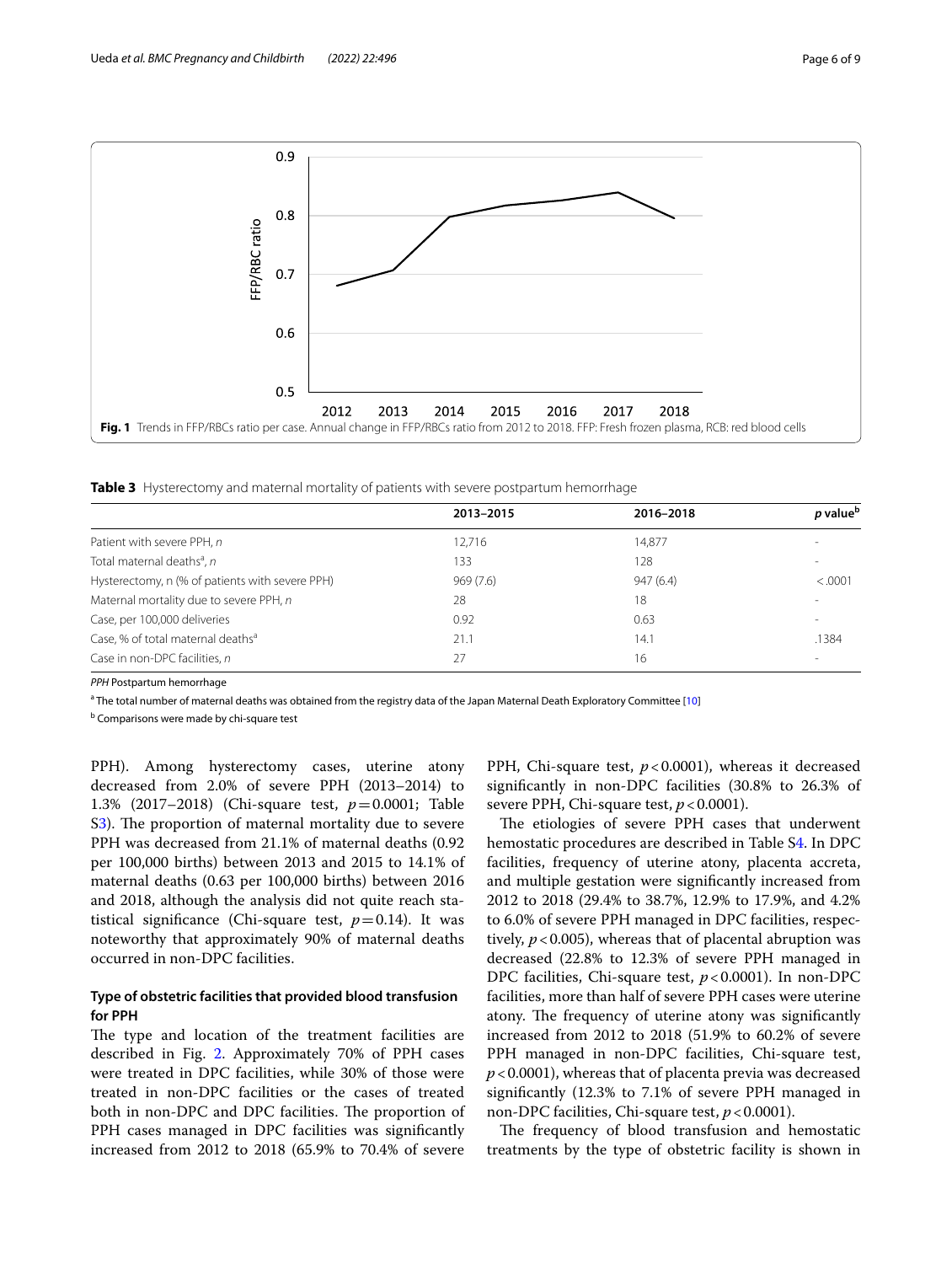

<span id="page-6-0"></span>Table S[5.](#page-7-0) The use of FFP was significantly increased in non-DPC facilities from 2012 to 2018 (50.2% to 73.2% of severe PPH managed in non-DPC facilities, Chi-square test,  $p < 0.0001$ ). The use of intrauterine balloon tamponade increased in all types of facilities, and the frequency of hysterectomy decreased signifcantly from 2013 to 2018 in both DPC facilities (9.3% to 6.7%, Chi-square test,  $p = 0.0001$ ) and non-DPC facilities (7.1% to 4.7%, Chi-square test,  $p=0.01$ ).

## **Discussion**

## **Main fndings**

Analysis of the national database of health insurance claims in Japan revealed 7-year trends in epidemiology and management of severe PPH (2012–2018). The results showed that (1) the incidence of PPH treated with blood transfusion has increased, (2) the frequency of hysterectomies has decreased with a downward trend in maternal mortality, (3) the FFP/RBCs ratio and balloon tamponade usage have increased, and (4) the proportion of severe PPH managed in DPC facilities (large referral hospitals) has increased.

## **Interpretation**

Early detection and appropriate initial treatment of severe PPH without delay is crucial in preventing maternal death. Before 2010, the need for blood transfusion or emergency maternal transport for PPH were usually determined by measured amount of blood loss, with little attention paid to vital signs. However, it was difficult to accurately measure the amount of blood loss after delivery, and initial response was often delayed, and there were some reports of cardiac arrest during maternal transport. In fact, the Maternal Death Exploratory

Committee estimated that about half of the maternal deaths due to PPH could have been saved if appropriate measures had been taken  $[13]$  $[13]$ . Therefore, the Societies have been conducting educational activities for obstetric caregivers from all types of obstetric facilities to ensure that the standardized protocols such as the use of shock index as an objective indicator of initiating blood transfusion, the use of RBCs and FFP at a ratio of 1:1, the use of intrauterine balloon, and early decision to transfer severe PPH cases to large facilities are uniformly implemented at all facilities throughout Japan. These efforts may have led to signifcant increases in the frequency of FFP/RBCs ratios in primary facilities, intrauterine balloon tamponade use, and increased proportion of cases managed in large referral hospitals, as a result, to a reduction in the frequency of hysterectomies and a downward trend in maternal mortality.

This study revealed that both PPH treated with transfusion and the proportion of massive transfusion have increased in the last seven years. The significant increase in the number of severe PPH cases, including massive transfusion cases, may be associated with higher maternal age. In an age-adjusted comparison of the frequency of severe PPH, the severe PPH frequency was the lowest in the age group of 20–24 years, and the risk was more than twice as high in the age group of 35 years and older. Since the previous report also identifed age over 35 years as a risk for severe PPH  $[14]$  $[14]$  $[14]$ , it is essential to recognize that maternal age is an signifcant risk factor for severe PPH. Another possible reason for the increase in PPH treated with blood transfusion is the early introduction of blood transfusion in PPH cases, as recommended by JSOG and JAOG. So far, there are no clear criteria for initiation of transfusion, which is determined based on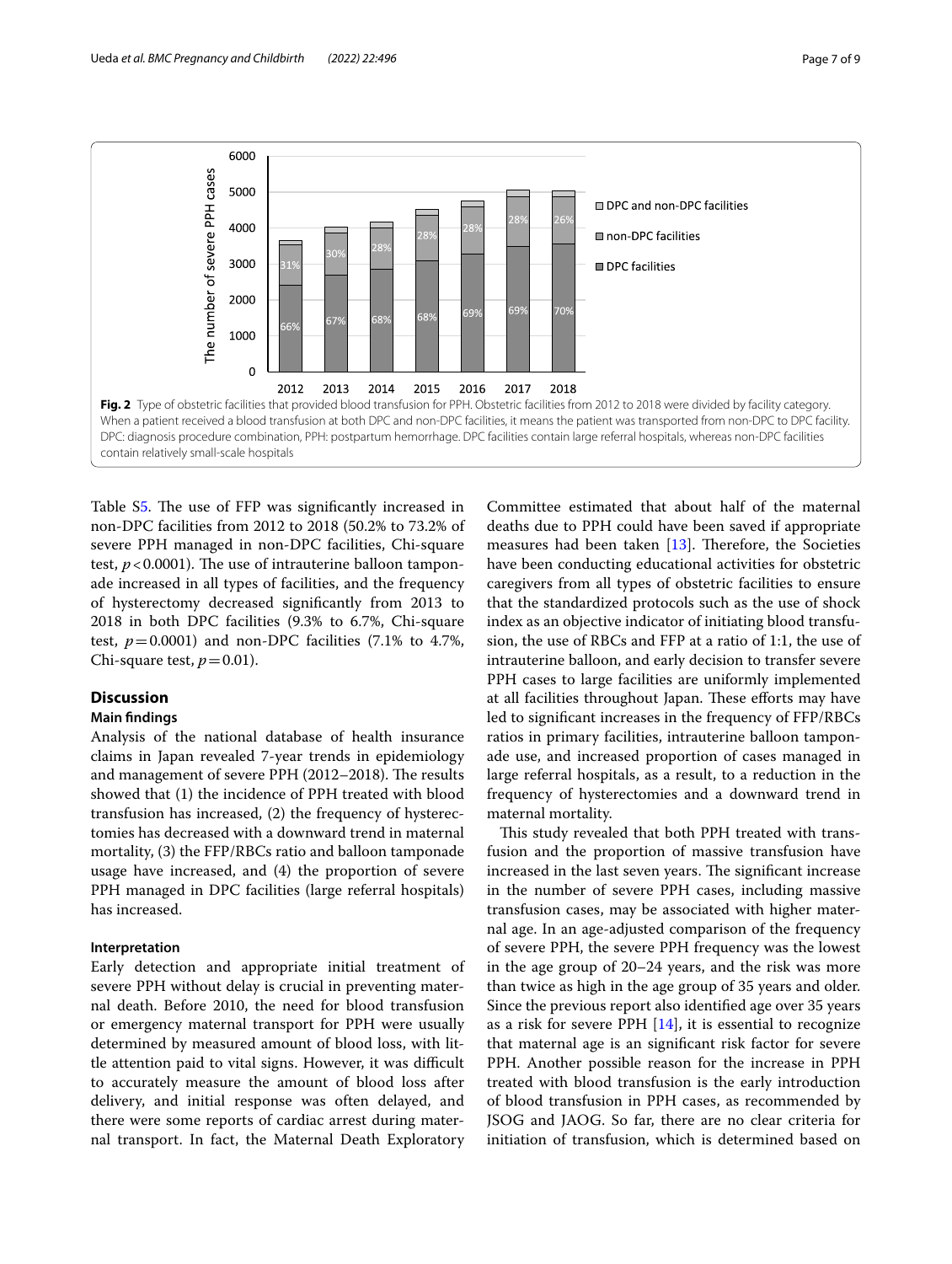the patient's condition and clinical data [[15](#page-8-13)[–17](#page-8-14)]. Nevertheless, the recommendation for early introduction of transfusion may have lowered the hurdle for indication of transfusion and increased the number of PPH cases treated with transfusion. In a strict sense, it is difficult to assess the trend in patients with truly severe PPH because the database used in this study does not include detailed data on blood loss and laboratory results. However, a 7-year study of severe PPH patients nationwide showed a steady decline in maternal deaths and hysterectomies despite an increase in the number of PPH patients treated with transfusions as well as massive transfusions, suggesting that the JSOG and JAOG eforts are appropriate in a unique country where small obstetric facilities handle nearly half of all deliveries.

For facilities that treated PPH, the frequency of FFP transfusion and balloon tamponade usage in all types of facilities was increased, suggesting that treatment uniformity was achieved in all centers. However, given that most maternal deaths due to severe PPH occur in small facilities, there remains the unresolved issue of standardizing treatment for refractory PPH according to facilities, regions, and countries with diverse medical resources [ $18-20$  $18-20$ ]. The national database of health insurance claims used in this study contains data on almost all of the nation's population, making it possible to compare facilities and regions with various levels of medical resources. Further analysis of this data may provide new insights into establishing an evidence-based bundle for refractory PPH and reducing preventable maternal bleeding-related deaths, depending on the realities of health care that can be provided.

#### **Strengths and limitations**

The strength of the study is that we analyzed a national database containing all birthing facilities in Japan for the periods as long as seven years. In addition, academic guidelines from two Japanese societies have been recognized and widely accepted as standard recommendations in Japan to reduce maternal mortality from obstetric hemorrhage. We believe that the widespread acceptance of academic guidelines on postpartum hemorrhage by two Japanese societies and the gradual decrease in maternal mortality as well as frequency of hysterectomy due to postpartum hemorrhage during the same period are compelling results. Despite these strengths, since this study is not a prospective study with intervention, it does not directly prove that the eforts by JSOG and JAOG have reduced hysterectomies and maternal deaths due to obstetric hemorrhage. In addition, since more than 10% of the health insurance claims were not registered electronically and not included in the NDB prior to 2011, this study was not able to compare epidemiological changes in PPH before and after the implementation of the JSOG and JAOG initiatives.

## **Conclusion**

Even in countries where obstetric facilities of various sizes are in disarray, widespread dissemination of management guidelines for severe PPH based on the objective index of shock index may contribute to the reduction of hysterectomies and maternal deaths.

### **Supplementary Information**

The online version contains supplementary material available at [https://doi.](https://doi.org/10.1186/s12884-022-04824-7) [org/10.1186/s12884-022-04824-7](https://doi.org/10.1186/s12884-022-04824-7).

<span id="page-7-0"></span>**Additional fle 1: Supplementary Table 1.** The International Classifcation of Diseases (Tenth Revision) andcorresponding MHLW codes for etiologies of PPH. **Supplementary Table 2.** Etiologiesof patients with severe postpartum hemorrhage by maternal age. **Supplementary Table 3.**  Etiologiesof severe PPH cases that underwent hemostatic procedures between 2013 and 2018. **Supplementary Table 4.** Etiologiesof severe PPH cases by the type of treatment facilities. **Supplementary Table 5.**  The frequencyof blood transfusion and hemostatic treatments by the type of treatmentfacilities.

#### **Acknowledgements**

None.

## **Authors' contributions**

AU, BN, SO, GK and EK contributed to study conception and study design. AU and EK drafted the initial protocol, analysed the data, and wrote the frst draft of the manuscript. AU, BN, YC, HM, MM, and EK contributed to interpretation of data. AU, YC, HM, and EK revised the manuscript critically, and EK approved its fnal submitted version. All authors had full access to all of the data in the study and can take responsibility for the integrity of the data and the accuracy of the data analysis. All authors read and approved the fnal manuscript.

#### **Funding**

This research received no specifc grant from any funding agency in the public, commercial or not‐for‐proft sectors.

#### **Availability of data and materials**

The datasets generated and/or analysed during the current study are not publicly available or cannot be made available upon request due to the restriction guidelines (Guidelines for the Provision of Anonymous Receipt Information and Anonymous Specifed Health Examination Information, [https://www.](https://www.mhlw.go.jp/content/12400000/000678473.pdf) [mhlw.go.jp/content/12400000/000678473.pdf](https://www.mhlw.go.jp/content/12400000/000678473.pdf)) of the Ministry of Health, Labour and Welfare (Japan).

#### **Declarations**

#### **Ethics approval and consent to participate**

The study was approved by the advisory committee of MHLW and the ethics committee of Kyoto University (R1677), which exempted the patients' informed consent from the anonymous nature of the data. All methods were carried out in accordance with relevant guidelines and regulations.

#### **Consent for publication**

Not applicable.

#### **Competing interests**

The authors report no confict of interest. Completed disclosure of interest forms is available to view online as supporting information.